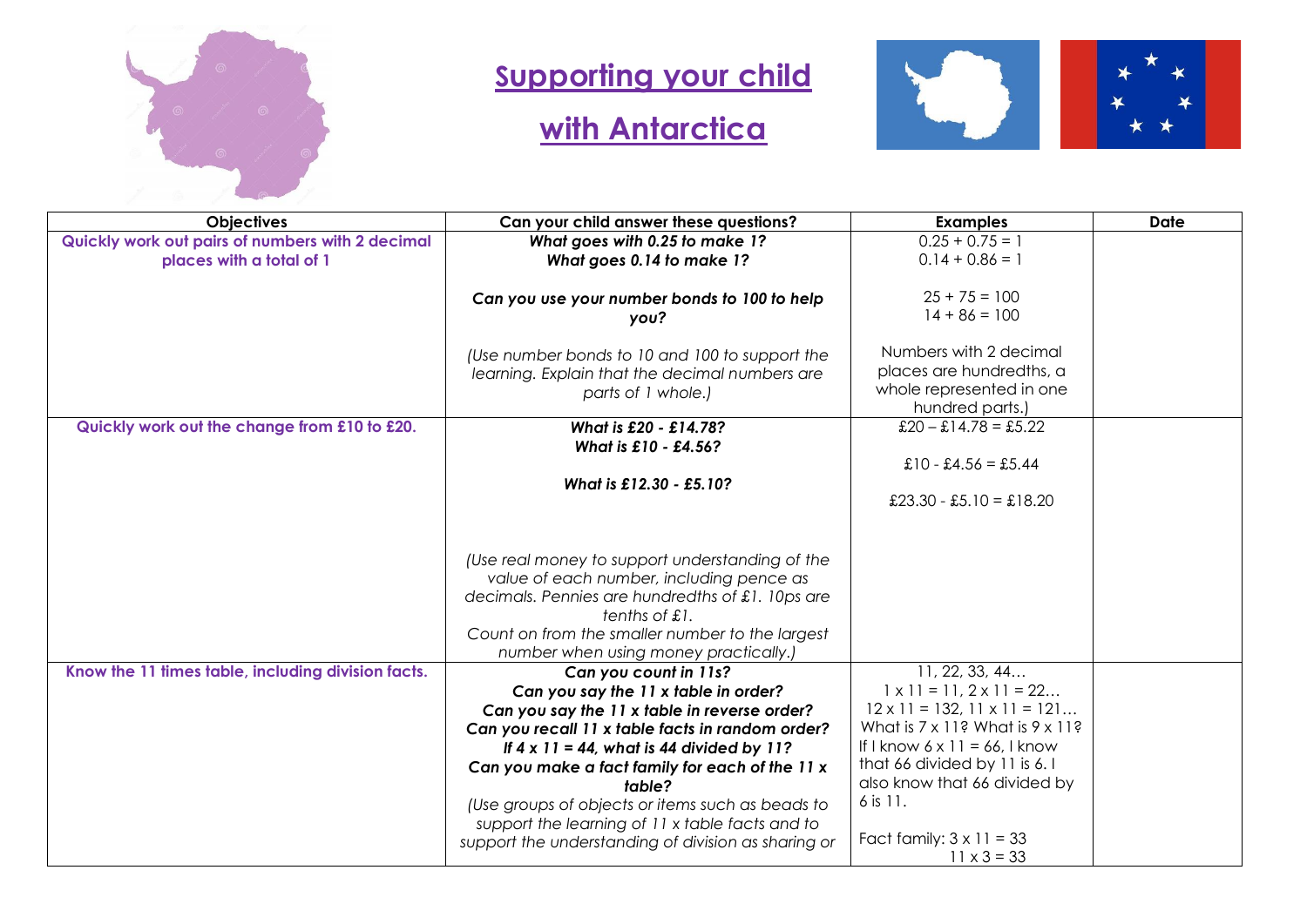|                                                    | grouping by 11.)                                      | $33 \div 3 = 11$                                |  |
|----------------------------------------------------|-------------------------------------------------------|-------------------------------------------------|--|
|                                                    |                                                       | $33 \div 11 = 3$                                |  |
| Know the 12 times table, including division facts. | Can you count in 12s?                                 | 12, 24, 36, 48                                  |  |
|                                                    | Can you say the 12 x table in order?                  | $1 \times 12 = 12, 2 \times 12 = 24$            |  |
|                                                    | Can you say the 12 x table in reverse order?          | $12 \times 12 = 144, 11 \times 12 = 132$        |  |
|                                                    | Can you recall 12 x table facts in random order?      | What is $7 \times 12$ ? What is $9 \times 12$ ? |  |
|                                                    | If $4 \times 12 = 48$ , what is 48 divided by 12?     | If I know $6 \times 12 = 72$ , I know           |  |
|                                                    | Can you make a fact family for each of the 12 x       | that 72 divided by 11 is 8.1                    |  |
|                                                    | table?                                                | also know that 88 divided by                    |  |
|                                                    | (Use groups of objects or items such as beads to      | 8 is 11.                                        |  |
|                                                    | support the learning of 12 x table facts and to       |                                                 |  |
|                                                    | support the understanding of division as sharing or   | Fact family: $3 \times 12 = 36$                 |  |
|                                                    | grouping by 12.)                                      | $12 \times 3 = 36$                              |  |
|                                                    |                                                       | $36 \div 3 = 12$                                |  |
|                                                    |                                                       | $36 \div 12 = 3$                                |  |
| Mentally divide within times tables, writing       | Use the nearest times table answer then divide the    | $68 \div 8 = 8 \frac{1}{2}$ or 8.5              |  |
| remainders as fractions or decimals.               | remainder.                                            |                                                 |  |
|                                                    | How can you use your times tables to help you?        |                                                 |  |
|                                                    | Can you express the remainder as a fraction or a      |                                                 |  |
|                                                    | decimal?                                              |                                                 |  |
|                                                    |                                                       |                                                 |  |
| Write fractions in their simplest form.            | What is 9/12 in its simplest form?                    | $9/12 = \frac{3}{4}$                            |  |
|                                                    | What is 4/8 in its simplest form?                     | $4/8 = \frac{1}{2}$                             |  |
|                                                    |                                                       |                                                 |  |
|                                                    | How can you use your times tables to help you?        |                                                 |  |
|                                                    | Would I have more cake if I had 1/2 or 5/10?          | $\frac{1}{2}$ = 5/10                            |  |
|                                                    |                                                       |                                                 |  |
|                                                    | Is $2/8$ more or less than $\frac{3}{4}$ ?            | $2/8 = \frac{1}{4}$                             |  |
|                                                    |                                                       | $\frac{3}{4}$ is more than $\frac{1}{4}$        |  |
|                                                    | (Try practically dividing whole items like a piece of |                                                 |  |
|                                                    | paper into eighths, halves, quarters etc. and         |                                                 |  |
|                                                    | explore which is the larger amount. Work out          |                                                 |  |
|                                                    | equivalents and relate them to times table and        |                                                 |  |
|                                                    | division facts.)                                      |                                                 |  |
| Use place value to add and subtract 6-digit        | If you know 320 + 60 is 386 what is 314,320 + 60?     | $426,320 + 6 = 26,326$                          |  |
| numbers                                            | If 545 - 500 is 40 what is 422, 545 - 500?            | $426,326 - 26 = 26,300$                         |  |
|                                                    |                                                       | $426,326 - 306 = 26,020$                        |  |
|                                                    | If you know $53,450 + 7 = 3457$ what else do you      | $426,326 - 6000 = 20,326$                       |  |
|                                                    | know?                                                 | $426,326 - 20,000 = 406,326$                    |  |
|                                                    |                                                       |                                                 |  |
|                                                    | (making number cards with thousands, hundreds,        | 725,231                                         |  |
|                                                    | tens and ones in different colours e.g. 100,000,      | 705,231 + 20,000                                |  |